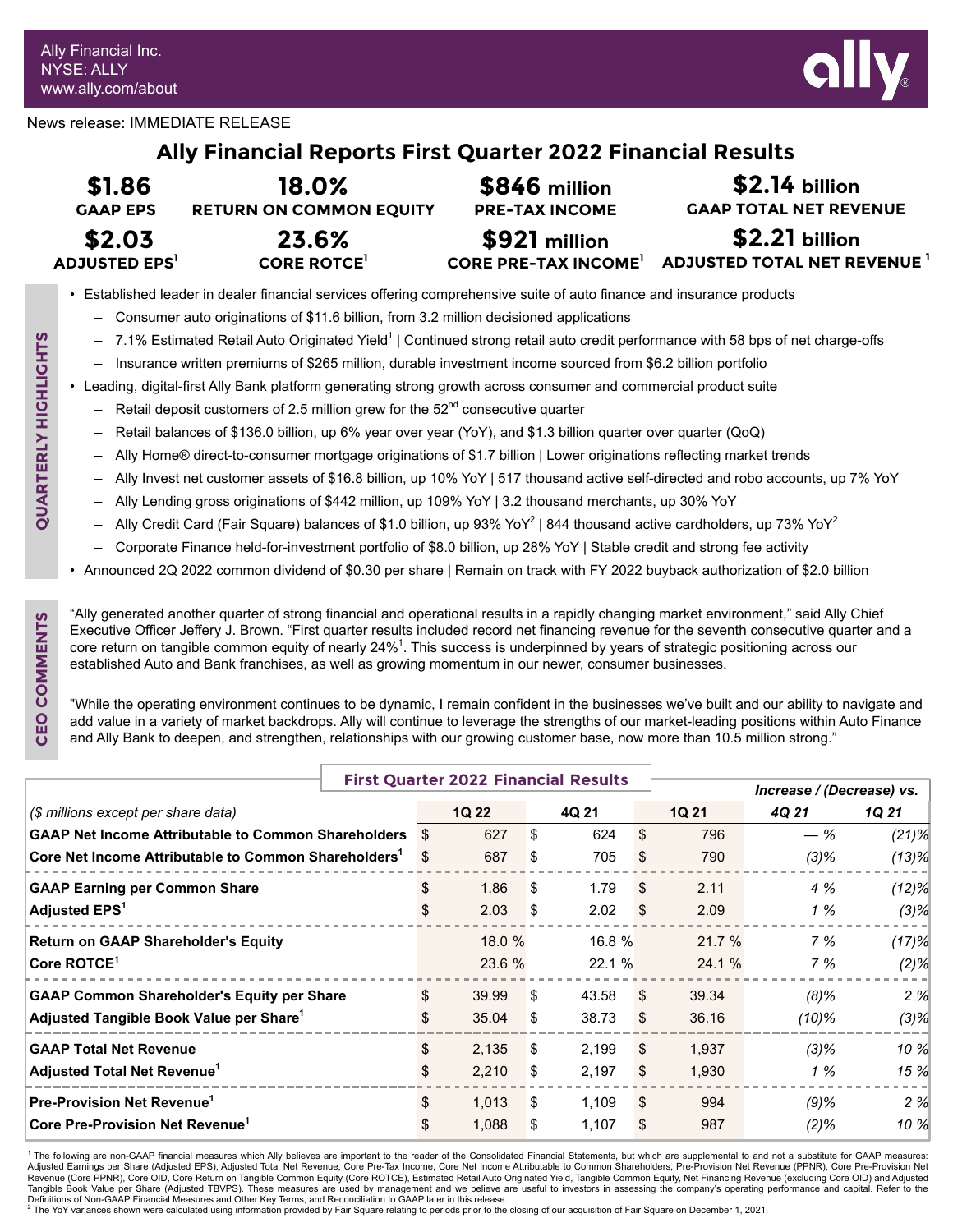#### **Discussion of First Quarter 2022 Results**

Net income attributable to common shareholders was \$627 million in the quarter, compared to \$796 million in the first quarter of 2021, as higher net financing revenue was more than offset by higher provision for credit losses, higher noninterest expenses and lower other revenue.

Net financing revenue was \$1.69 billion, up \$321 million year over year, driven by lower funding costs and continued strength in auto pricing and origination volumes, partially offset by lower commercial auto portfolio balances.

Other revenue decreased \$123 million year over year to \$442 million, largely due to a \$66 million decrease in the fair value of equity securities in the quarter compared to a \$17 million increase in the fair value of equity securities in the prior-year quarter. Adjusted other revenue<sup>A</sup>, excluding the change in fair value of equity securities, decreased \$41 million year over year to \$508 million due to elevated investment gains in the prior year.

Net interest margin ("NIM") of 3.93%, including Core OID<sup>B</sup> of 2 bps, increased 77 bps year over year. Excluding Core OID<sup>B</sup>, NIM was 3.95%, up 77 bps year over year, primarily due to lower funding costs, lower excess cash, and commercial auto portfolio balances.

Provision for credit losses increased \$180 million year over year to \$167 million, which reflects robust origination volume and larger reserve release activity in the prior year.

Noninterest expense increased \$179 million year over year due to the first full quarter of credit card operations and continued investments in business growth, talent and technology.

^Adjusted other revenue is a non-GAAP financial measure. Adjusted for (i) repositioning items related to loss on extinguishment of debt associated with the redemption of TRUPs and (ii) change in the fair value of<br>equity se such adjustments were recognized through other comprehensive income, a component of equity.<br><sup>B</sup>Represents a non-GAAP financial measure. Refer to definitions of Non-GAAP Financial Measures and Other Key Terms later in this

|                                                                     | <b>First Quarter 2022 Financial Results</b> |    |            |            |            |                         |        |
|---------------------------------------------------------------------|---------------------------------------------|----|------------|------------|------------|-------------------------|--------|
|                                                                     |                                             |    |            |            |            | Increase/(Decrease) vs. |        |
| (\$ millions except per share data)                                 |                                             |    | 1Q 22      | 4Q 21      | 1Q 21      | 4Q 21                   | 1Q 21  |
| Net Financing Revenue (excluding Core OID) <sup>1</sup>             |                                             | \$ | $1,703$ \$ | $1,663$ \$ | $1,382$ \$ | 39S                     | 321    |
| Core OID                                                            |                                             |    | (10)       | (9)        | (10)       | 0                       | 0      |
| (a) Net Financing Revenue                                           |                                             |    | 1,693      | 1,654      | 1,372      | 39                      | 321    |
| Adjusted Other Revenue <sup>2</sup>                                 |                                             |    | 508        | 533        | 548        | (25)                    | (41)   |
| Change in Fair Value of Equity Securities <sup>2</sup>              |                                             |    | (66)       | 21         | 17         | (87)                    | (82)   |
| Repositioning                                                       |                                             |    |            | (9)        |            | 9                       |        |
| (b) Other Revenue                                                   |                                             |    | 442        | 545        | 565        | (103)                   | (123)  |
| Adjusted Provision for Credit Losses <sup>3</sup>                   |                                             |    | 167        | 113        | (13)       | 54                      | 180    |
| Repositioning                                                       |                                             |    |            | 97         |            | (97)                    |        |
| (c) Provision for Credit Losses                                     |                                             |    | 167        | 210        | (13)       | (43)                    | 180    |
| (d) Noninterest Expense                                             |                                             |    | 1,122      | 1,090      | 943        | 32                      | 179    |
| Pre-Tax Income (a+b-c-d)                                            |                                             | \$ | 846 \$     | 899 \$     | $1,007$ \$ | $(53)$ \$               | (161)  |
| Income Tax Expense                                                  |                                             |    | 191        | 241        | 211        | (50)                    | (20)   |
| Net Income from Discontinued Operations                             |                                             |    |            | (6)        |            | 6                       |        |
| <b>Net Income</b>                                                   |                                             | \$ | 655 \$     | 652 \$     | 796 \$     | $3\,$ $\sqrt{5}$        | (141)  |
| <b>Preferred Dividends</b>                                          |                                             |    | 28         | 28         |            |                         | 28     |
| Net Income Attributable to Common Shareholders                      |                                             | \$ | 627 \$     | 624 \$     | 796 \$     | 3 <sup>3</sup>          | (169)  |
| <b>GAAP EPS (diluted)</b>                                           |                                             | \$ | $1.86$ \$  | 1.79S      | 2.11S      | $0.07$ \$               | (0.25) |
| Core OID, Net of Tax                                                |                                             |    | 0.02       | 0.02       | 0.02       | 0.00                    | 0.00   |
| Change in Fair Value of Equity Securities, Net of Tax               |                                             |    | 0.15       | (0.05)     | (0.03)     | 0.20                    | 0.19   |
| Repositioning, Discontinued Ops, and Other, Net of Tax <sup>4</sup> |                                             |    |            | 0.26       |            | (0.26)                  |        |
| <b>Adjusted EPS<sup>5</sup></b>                                     |                                             | \$ | $2.03$ \$  | $2.02$ \$  | $2.09$ \$  | $0.01$ \$               | (0.06) |

(1) Represents a non-GAAP financial measure. Adjusted for Core OID. Refer to the Definitions of Non-GAAP Financial Measures and Other Key Terms and Reconciliation to GAAP later in this press release.<br>(2) Represents a non-G

(3) Represents a non-GAAP financial measure. Adjusted for Day 1 activity from the Fair Square Financial acquisition.

(4) Repositioning, net of tax in 4Q 2021 includes \$97 million of provision expense related to Day 1 activity from the Fair Square Financial acquisition as well as a \$9 million charge related to loss on extinguishment of debt associated with the redemption of TRUPs

(4) Represents a non-GAAP financial measure. Refer to the Definitions of Non-GAAP Financial Measures and Other Key Terms and Reconciliation to GAAP later in this press release.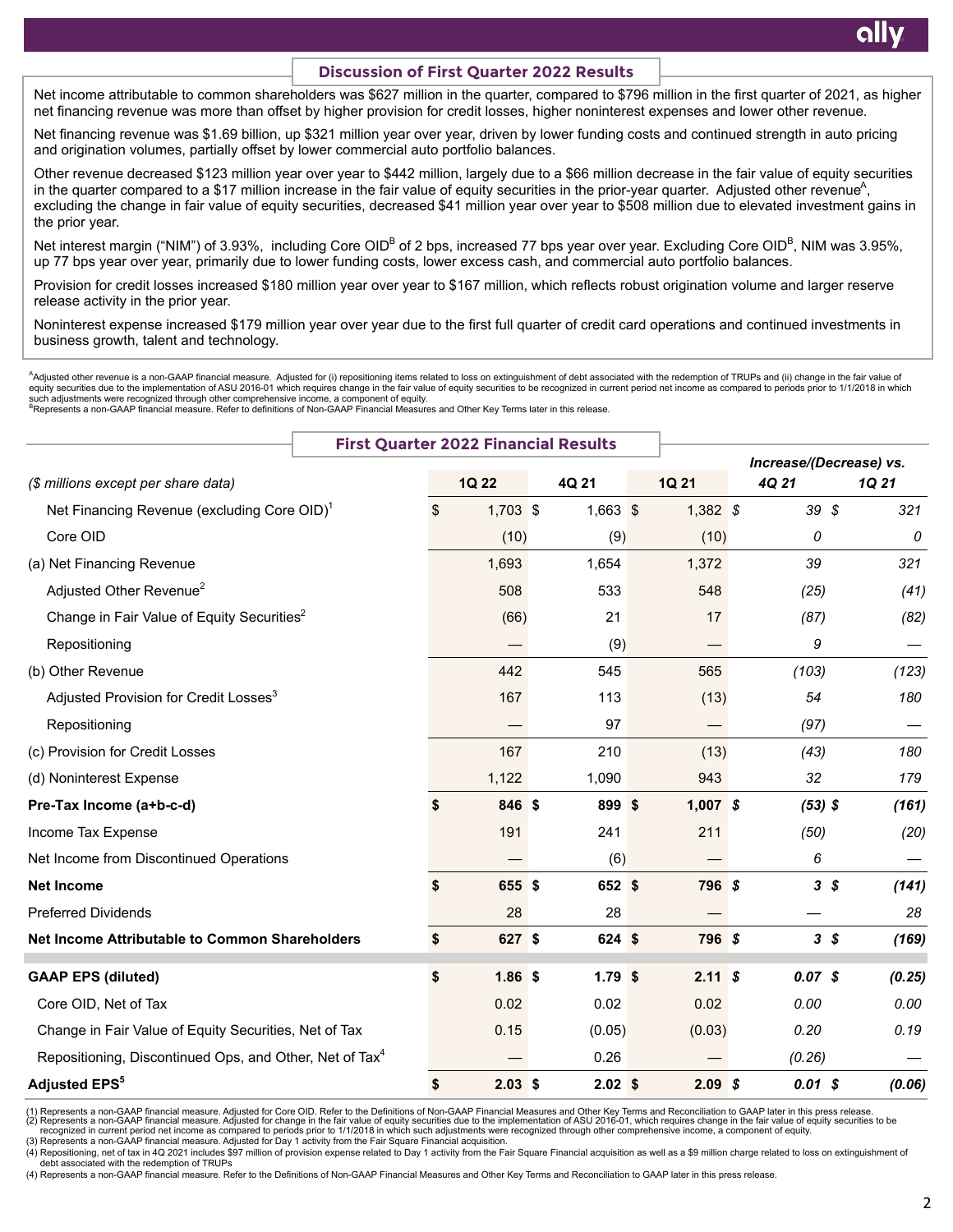|                                                        |                | <b>Pre-Tax Income by Segment</b> |             |                         |          |
|--------------------------------------------------------|----------------|----------------------------------|-------------|-------------------------|----------|
|                                                        |                |                                  |             | Increase/(Decrease) vs. |          |
| $$$ millions)                                          | 1Q 22          | 4Q 21                            | 1Q 21       | 4Q 21                   | 1Q 21    |
| <b>Automotive Finance</b>                              | \$<br>725S     | 839 \$                           | $803 \t{s}$ | $(114)$ \$              | (78)     |
| Insurance                                              | 13             | 91                               | 141         | (78)                    | (128)    |
| <b>Dealer Financial Services</b>                       | \$<br>738 \$   | $930*$                           | 944S        | $(192)$ \$              | (206)    |
| Corporate Finance                                      | 64             | 73                               | 53          | (9)                     | 11       |
| Mortgage Finance                                       | 11             | 3                                | 23          | 8                       | (12)     |
| Corporate and Other                                    | 33             | (107)                            | (13)        | 140                     | 46       |
| <b>Pre-Tax Income from Continuing Operations \$</b>    | 846 \$         | 899 \$                           | $1,007$ \$  | $(53)$ \$               | (161)    |
| $\mathsf{Core}\ O \mathsf{ID}^1$                       | 10             | 9                                | 10          | 0                       | $\theta$ |
| Change in Fair Value of Equity Securities <sup>2</sup> | 66             | (21)                             | (17)        | 87                      | 82       |
| Repositioning and Other <sup>3</sup>                   |                | 107                              |             | (107)                   |          |
| Core Pre-Tax Income <sup>4</sup>                       | \$<br>$921$ \$ | $994$ \$                         | $1,000$ \$  | $(72)$ \$               | (78)     |

(1) Core OID for all periods shown is applied to the pre-tax income of the Corporate and Other segment. Refer to the Definitions of Non-GAAP Financial Measures and Other Key Terms and Reconciliation to GAAP later in this release.

(2) Change in fair value of equity securities impacts the Insurance and Corporate Finance segments. Reflects equity fair value adjustments related to ASU 2016-01 which requires change in the fair value of equity securities to be recognized in current period net income as compared to periods prior to 1/1/2018 in which such adjustments were recognized through other comprehensive income, a component of equity. (3) Repositioning, net of tax in 4Q 2021 includes \$97 million of provision expense related to Day 1 activity from the Fair Square Financial acquisition as well as a \$9 million charge related to loss on extinguishment of debt associated with the redemption of TRUPs.

(4) Core pre-tax income is a non-GAAP financial measure that adjusts pre-tax income from continuing operations for Core OID, equity fair value adjustments related to ASU 2016-01, and repositioning and other primarily related to the loss on extinguishment of debt associated with the redemption of TRUPs. Management believes core pre-tax income can help the reader better understand the operating performance of the core businesses and their ability to generate earnings. Refer to the Definitions of Non-GAAP Financial Measures and Other Key Terms later in this release.

# **Discussion of Segment Results**

# **Auto Finance**

Pre-tax income of \$725 million was down \$78 million year over year, as higher noninterest expense and higher provision for credit losses were partially offset by higher net financing revenue.

Net financing revenue of \$1,295 million was \$89 million higher year over year, driven by higher retail auto revenue due to continued strength in origination volume and pricing, partially offset by lower commercial auto portfolio balances. Ally's retail auto portfolio yield, excluding the impact of hedges, decreased 15 bps year over year to 6.75% due to elevated pre-payment activity.

Provision for credit losses was \$104 million, increasing \$126 million year over year, as strong consumer and commercial performance, improved economic trends, and disciplined collections efforts were offset by reserve release activity in the prior year. The retail auto net charge-off rate was 0.58%, up 5 bps year over year.

Consumer auto originations increased to \$11.6 billion from \$10.2 billion in the prior-year period, which included \$7.6 billion of used retail volume, or 66% of total originations, \$3.0 billion of new retail volume, and \$1.0 billion of leases. Estimated retail auto originated yield<sup>c</sup> of 7.1% in the quarter was down 14 bps year over year.

End-of-period auto earning assets increased \$4.3 billion year over year from \$103.0 billion to \$107.3 billion, as an increase in consumer auto earning assets offset a decline in commercial earning assets. End-of-period consumer auto earning assets were up \$6.2 billion year over year, driven by growth in retail loans and operating lease assets. End-of-period commercial earning assets of \$17.3 billion were \$1.9 billion lower year over year, driven by lower industry-wide vehicle inventory levels due to continued supply chain constraints and robust consumer demand.

# **Insurance**

Key Terms and Reconciliation to GAAP later in this release.

Pre-tax income of \$13 million was \$128 million lower year over year, primarily due to a \$61 million decrease in the fair value of equity securities<sup>D</sup> in the quarter compared to a \$11 million increase in the fair value of equity securities<sup>D</sup> in the prior-year quarter. Core pre-tax income<sup>E</sup> decreased \$56 million year over year to \$74 million, as record investment gains in the prior year did not fully repeat.

Written premiums were \$265 million, down \$68 million year over year, driven by lower vehicle sales and lower dealer inventory levels.

Total investment income, excluding a \$61 million decrease in the fair value of equity securities during the quarter<sup>D</sup>, was \$64 million, down \$38 million year over year, as elevated realized gains in the prior year did not repeat.

<sup>&</sup>lt;sup>C</sup>Represents a non-GAAP financial measure. Refer to the Definitions of Non-GAAP Financial Measures and Other Key Terms and Reconciliation to GAAP later in this release. PASU 2016-01 requires change in the fair value of equity securities to be recognized in current period net income as compared to periods prior to 1/1/2018 in which such adjustments were recognized through other

comprehensive income, a component of equity. ERepresents a non-GAAP financial measure. Excludes equity fair value adjustments related to ASU 2016-01 which requires change in the fair value of equity securities to be recognized in current period net income as compared to periods prior to 1/1/2018 in which such adjustments were recognized through other comprehensive income, a component of equity. Refer to the definitions of Non-GAAP Financial Measures and Other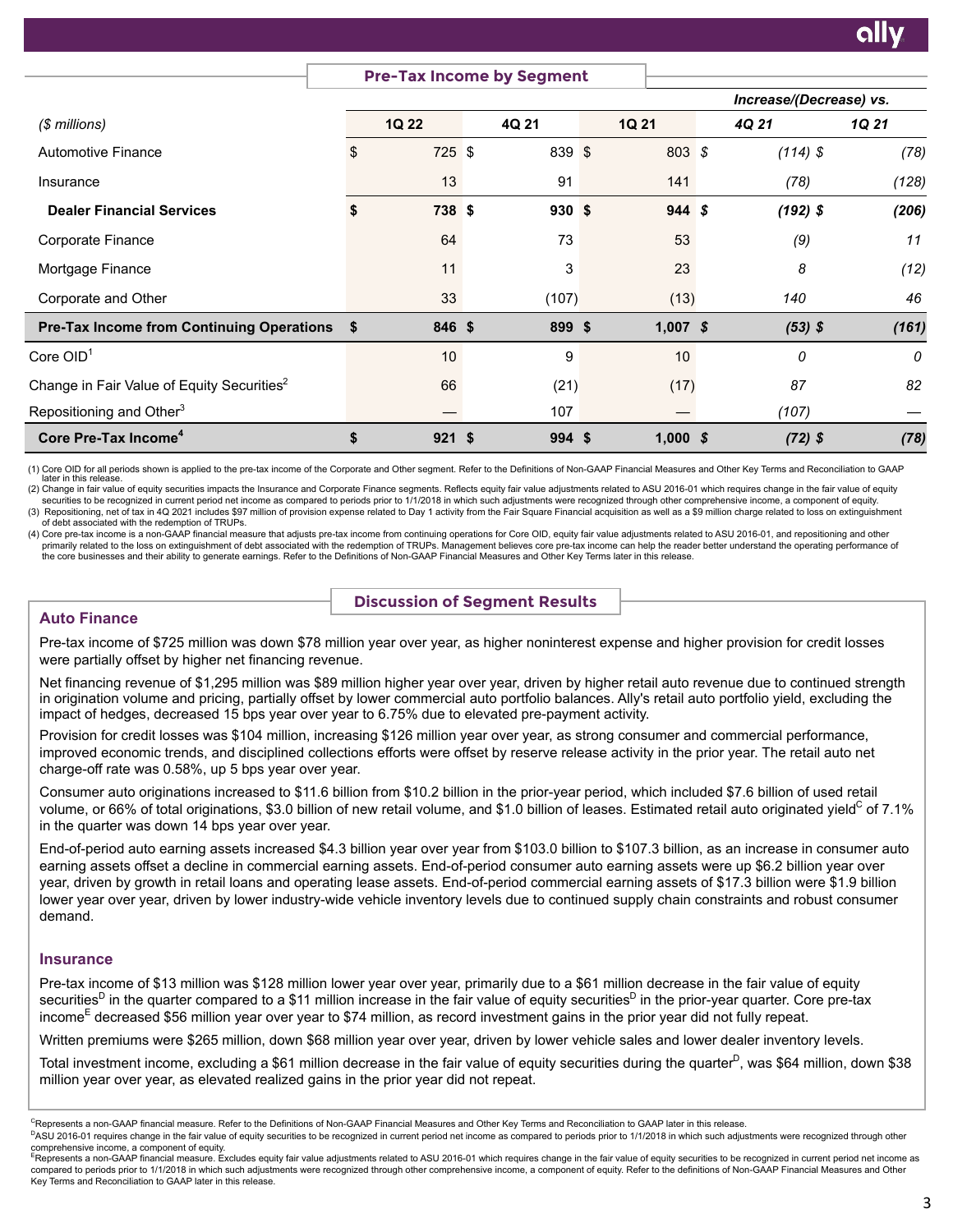### **Discussion of Segment Results**

#### **Corporate Finance**

Pre-tax income of \$64 million in the quarter was \$11 million higher year over year, as higher net financing revenue and lower provision for credit losses were partially offset by higher noninterest expense.

Net financing revenue was up \$12 million year over year to \$83 million. Other revenue decreased \$2 million year over year to \$24 million due to a \$4 million decrease in fair value of equity securities versus a \$5 million increase in the prior year period. Adjusted other revenue, excluding the change in fair value of equity securities increased \$8 million year over year due to strong revenue trends from syndication and fee income.

Provision for credit losses was \$6 million, decreasing \$7 million from the prior-year period, continuing to reflect strong credit performance.

The held-for-investment loan portfolio increased 28% year over year from \$6.3 billion to \$8.0 billion.

### **Mortgage Finance**

Pre-tax income of \$11 million was down \$12 million year over year, driven by lower other revenue and higher noninterest expense, partially offset by higher net financing revenue.

Net financing revenue was up \$30 million year over year to \$53 million, reflecting growth in asset balances from DTC origination volume and normalizing prepayment activity. Other revenue decreased \$26 million year over year to \$14 million, primarily driven by lower gain on sale margins. Noninterest expense increased \$12 million as the business continues to scale.

Direct-to-consumer originations totaled \$1.7 billion in the quarter, relatively flat year over year given the contraction in the overall mortgage market.

Existing Ally Bank deposit customers accounted for 37% of the quarter's direct-to-consumer origination volume.

**Capital, Liquidity & Deposits**

### **Capital**

Ally paid a \$0.30 per share quarterly common dividend which was up 58% year over year. Additionally, Ally completed \$584 million of share repurchases in the first quarter, including shares withheld to cover income taxes owed by participants related to share-based incentive plans. Ally's board of directors approved a \$0.30 per share common dividend for the second quarter of 2022.

Ally's Common Equity Tier 1 (CET1) capital ratio decreased from 10.3% to 10.0% quarter over quarter while risk weighed assets (RWA) increased from \$146.4 billion to \$149.0 billion, driven by retail and commercial auto growth. The decline in CET1 was the result of aforementioned RWA growth, the first phase-in of CECL reserving, as well as dividend and share repurchase activity which offset strong net income generation.

# **Liquidity & Funding**

Consolidated cash and cash equivalents<sup>F</sup> totaled \$3.6 billion at quarter-end, down from \$4.4 billion at the end of the fourth quarter. Total liquidity<sup>G</sup> was \$29.5 billion at quarter-end.

Deposits represented 88% of Ally's funding portfolio at quarter-end.

#### **Deposits**

Retail deposits increased to \$136.0 billion at quarter-end, up \$7.6 billion year over year and up \$1.3 billion for the quarter. Total deposits increased \$2.9 billion year over year to \$142.5 billion and Ally maintained industry-leading customer retention at 96%.

The average retail portfolio deposit rate was 0.59% for the quarter, down 22 bps year over year and down 2 bps quarter over quarter.

Ally's retail deposit customer base grew 8% year over year, totaling 2.5 million customers at quarter-end. Millennials and younger customers continue to comprise the largest generation segment of new customers, accounting for 70% of new customers in the quarter. Approximately 9% of deposit customers maintained an Ally Invest or Ally Home relationship at quarter-end.

FCash & cash equivalents may include the restricted cash accumulation for retained notes maturing within the following 30 days and returned to Ally on the distribution date. <sup>G</sup>Total liquidity includes cash & cash equivalents, highly liquid securities and current committed unused borrowing capacity. See page 18 of the Financial Supplement for more details. <sup>H</sup>Company, operational and financial information provided by Fair Square Financial and is unaudited.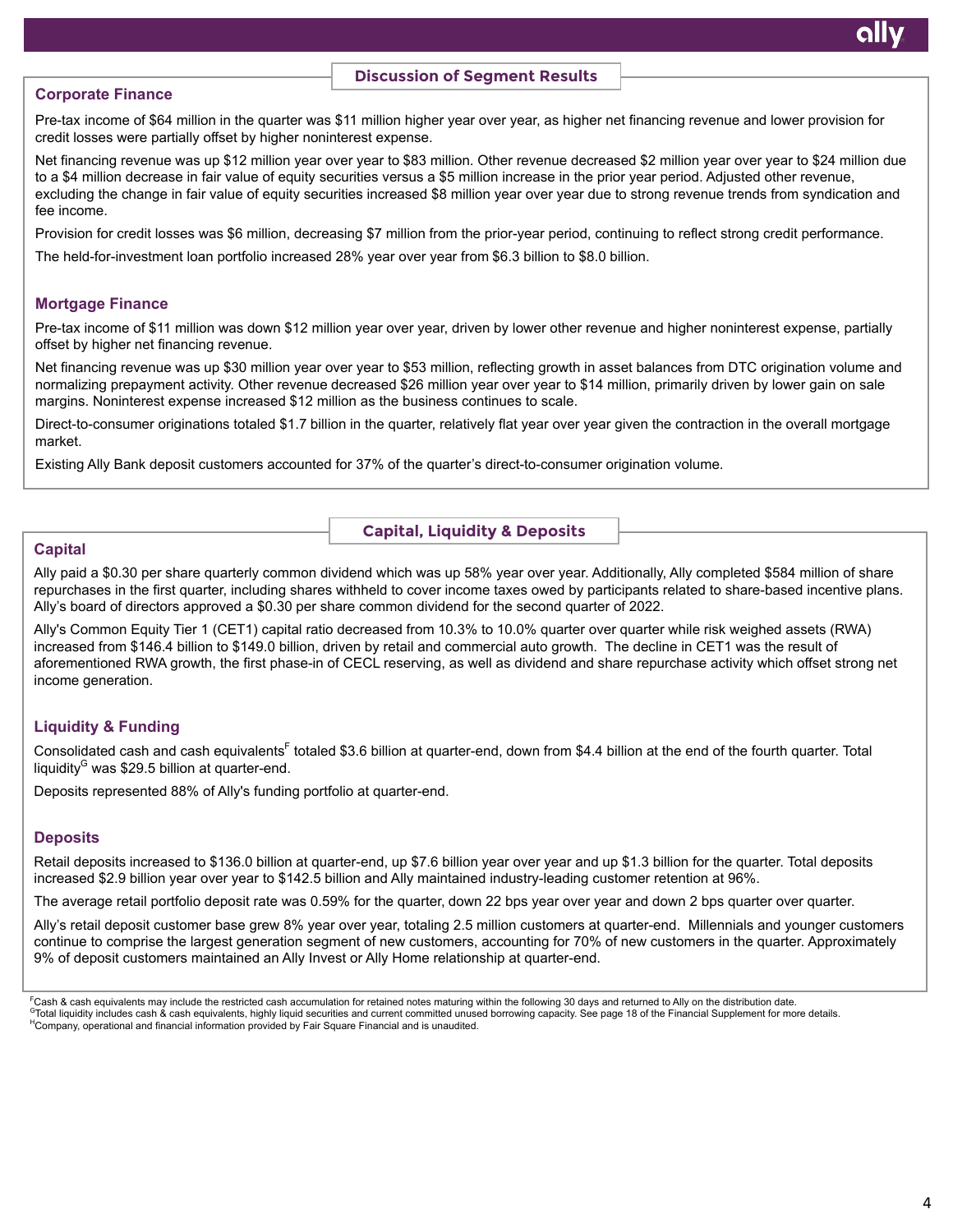#### **Definitions of Non-GAAP Financial Measures and Other Key Terms**

Ally believes the non-GAAP financial measures defined here are important to the reader of the Consolidated Financial Statements, but these are supplemental to and not a substitute for GAAP measures. See Reconciliation to GAAP below for calculation methodology and details regarding each measure.

Adjusted Earnings per Share (Adjusted EPS) is a non-GAAP financial measure that adjusts GAAP EPS for revenue and expense items that are typically strategic in nature or that management otherwise does not view as reflecting the operating performance of the company. Management believes Adjusted EPS can help the reader better understand the operating performance of the core businesses and their ability to generate earnings. In the numerator of Adjusted EPS, GAAP net income attributable to common shareholders is adjusted for the following items: (1) excludes discontinued operations, net of tax, as Ally is primarily a domestic company and sales of international businesses and other discontinued operations in the past have significantly impacted GAAP EPS, (2) adds back the tax-effected non-cash Core OID, (3) adjusts for tax-effected repositioning and other which are primarily related to the extinguishment of high cost legacy debt, strategic activities and significant other one-time items, (4) excludes equity fair value adjustments (net of tax) related to ASU 2016-01 which requires change in the fair value of equity securities to be recognized in current period net income as compared to periods prior to 1/1/18 in which such adjustments were recognized through other comprehensive income, a component of equity, (5) excludes significant discrete tax items that do not relate to the operating performance of the core businesses and adjusts for preferred stock capital actions (e.g., Series A and Series G) that have been taken by the company to normalize its capital structure, as applicable for respective periods.

Adjusted Efficiency Ratio is a non-GAAP financial measure that management believes is helpful to readers in comparing the efficiency of its core banking and lending businesses with those of its peers. In the numerator of Adjusted Efficiency Ratio, total noninterest expense is adjusted for Rep and warrant expense, Insurance segment expense, and repositioning and other which are primarily related to the extinguishment of high cost legacy debt, strategic activities and significant other one-time items, as applicable for respective periods. In the denominator, total net revenue is adjusted for Core OID and Insurance segment revenue. See Reconciliation to GAAP on page 7 for calculation methodology and details.

**Adjusted Tangible Book Value per Share (Adjusted TBVPS)** is a non-GAAP financial measure that reflects the book value of equity attributable to shareholders even if Core OID balance were accelerated immediately through the financial statements. As a result, management believes Adjusted TBVPS provides the reader with an assessment of value that is more conservative than GAAP common shareholder's equity per share. Adjusted TBVPS generally adjusts common equity for: (1) goodwill and identifiable intangibles, net of DTLs, (2) taxeffected Core OID balance to reduce tangible common equity in the event the corresponding discounted bonds are redeemed/tendered and (3) Series G discount which reduces tangible common equity as the company has normalized its capital structure, as applicable for respective periods.

Note: In December 2017, tax-effected Core OID balance was adjusted from a statutory U.S. Federal tax rate of 35% to 21% ("rate") as a result of changes to U.S. tax law. The adjustment conservatively increased the tax-effected Core OID balance and consequently reduced Adjusted TBVPS as any acceleration of the non-cash charge in future periods would flow through the financial statements at a 21% rate versus a previously modeled 35% rate. See Reconciliation to GAAP on page 7 for calculation methodology and details.

**Core Net Income Attributable to Common Shareholders** is a non-GAAP financial measure that serves as the numerator in the calculations of Adjusted EPS and Core ROTCE and that, like those measures, is believed by management to help the reader better understand the operating performance of the core businesses and their ability to generate earnings. Core Net Income Attributable to Common Shareholders adjusts GAAP net income attributable to common shareholders for discontinued operations net of tax, tax-effected Core OID expense, taxeffected repositioning and other primarily related to the extinguishment of high-cost legacy debt and strategic activities and significant other, preferred stock capital actions, significant discrete tax items and tax-effected changes in equity investments measured at fair value, as applicable for respective periods. See Reconciliation to GAAP on page 6 for calculation methodology and details.

Core Original Issue Discount (Core OID) Amortization Expense is a non-GAAP financial measure for OID, and is believed by management to help the reader better understand the activity removed from: Core pre-tax income (loss), Core net income (loss) attributable to common shareholders, Adjusted EPS, Core ROTCE, Adjusted efficiency ratio, Adjusted total net revenue, and Net financing revenue (excluding Core OID). Core OID is primarily related to bond exchange OID which excludes international operations and future issuances. See page 7 for calculation methodology and details.

**Core Outstanding Original Issue Discount Balance (Core OID balance)** is a non-GAAP financial measure for outstanding OID and is believed by management to help the reader better understand the balance removed from Core ROTCE and Adjusted TBVPS. Core OID balance is primarily related to bond exchange OID which excludes international operations and future issuances. See page 7 for calculation methodology and details.

**Core Pre-Tax Income** is a non-GAAP financial measure that adjusts pre-tax income from continuing operations by excluding (1) Core OID, and (2) equity fair value adjustments related to ASU 2016-01 which requires change in the fair value of equity securities to be recognized in current period net income as compared to periods prior to 1/1/18 in which such adjustments were recognized through other comprehensive income, a component of equity, and (3) Repositioning and other which are primarily related to the extinguishment of high cost legacy debt, strategic activities and significant other one-time items, as applicable for respective periods. Management believes Core Pre-Tax Income can help the reader better understand the operating performance of the core businesses and their ability to generate earnings. See the Pre-Tax Income by Segment Table on page 3 for calculation methodology and details.

Core Pre-Provision Net Revenue (Core PPNR) is a non-GAAP financial measure calculated by adjusting Core pre-tax income to add back provision for credit losses. Management believes that Core PPNR is a helpful financial metric because it enables the reader to assess the core businesses ability to generate earnings to cover credit losses and as it is utilized by Federal Reserve's approach to modeling within the Supervisory Stress Test Framework that generally follows U.S. generally accepted accounting principles (GAAP) and includes a calculation of PPNR as a component of projected pre-tax net income. See page 8 for calculation methodology and details.

Core Return on Tangible Common Equity (Core ROTCE) is a non-GAAP financial measure that management believes is helpful for readers to better understand the ongoing ability of the company to generate returns on its equity base that supports core operations. For purposes of this calculation, tangible common equity is adjusted for Core OID balance and net DTA. Ally's Core net income attributable to common shareholders for purposes of calculating Core ROTCE is based on the actual effective tax rate for the period adjusted for significant discrete tax items including tax reserve releases, which aligns with the methodology used in calculating adjusted earnings per share.

**(1)** In the numerator of Core ROTCE, GAAP net income attributable to common shareholders is adjusted for discontinued operations net of tax, tax-effected Core OID, tax-effected repositioning and other which are primarily related to the extinguishment of high cost legacy debt, strategic activities and significant other one-time items, fair value adjustments (net of tax) related to ASU 2016-01 which requires change in the fair value of equity securities to be recognized in current period net income as compared to periods prior to 1/1/18 in which such adjustments were recognized through other comprehensive income, a component of equity, significant discrete tax items, and preferred stock capital actions, as applicable for respective periods.

**(2)** In the denominator, GAAP shareholder's equity is adjusted for goodwill and identifiable intangibles net of DTL, Core OID balance, and net DTA.

Corporate and Other primarily consists of activity related to centralized corporate treasury activities such as management of the cash and corporate investment securities and loan portfolios, short- and long-term debt, retail and brokered deposit liabilities, derivative instruments, the amortization of the discount associated with new debt issuances and bond exchanges, and the residual impacts of our corporate FTP and treasury ALM activities. Corporate and Other also includes certain equity investments, the management of our legacy mortgage portfolio, and reclassifications and eliminations between the reportable operating segments. Subsequent to June 1, 2016, the revenue and expense activity associated with Ally Invest was included within the Corporate and Other segment. Subsequent to October 1, 2019, the revenue and expense activity associated with Ally Lending was included within the Corporate and Other segment. Subsequent to December 1, 2021, the revenue and expense activity associated with Fair Square was included within the Corporate and Other segment.

**Estimated impact of CECL on regulatory capital per final rule issued by U.S. banking agencies** - In December 2018, the FRB and other U.S. banking agencies approved a final rule to address the impact of CECL on regulatory capital by allowing BHCs and banks, including Ally, the option to phase in the day-one impact of CECL over a three-year period. In March 2020, the FRB and other U.S. banking agencies issued an interim final rule that became effective on March 31, 2020 and provided an alternative option for banks to temporarily delay the impacts of CECL, relative to the incurred loss methodology for estimating the allowance for loan losses, on regulatory capital. A final rule that was largely unchanged from the March 2020 interim final rule was issued by the FRB and other U.S. banking agencies in August 2020, and became effective in September 2020. For regulatory capital purposes, these rules permitted us to delay recognizing the estimated impact of CECL on regulatory capital until after a two-year deferral period, which for us extended through December 31, 2021. Beginning on January 1, 2022, we are required to phase in 25% of the previously deferred estimated capital impact of CECL, with an additional 25% to be phased in at the beginning of each subsequent year until fully phased in by the first quarter of 2025. Under these rules, firms that adopt CECL and elect the five-year transition will calculate the estimated impact of CECL on regulatory capital as the day-one impact of adoption plus 25% of the subsequent change in allowance during the two-year deferral period, which according to the final rule approximates the impact of CECL relative to an incurred loss model. We adopted this transition option during the first quarter of 2020, and beginning January 1, 2022, are phasing in the regulatory capital impacts of CECL based on this five-year transition period.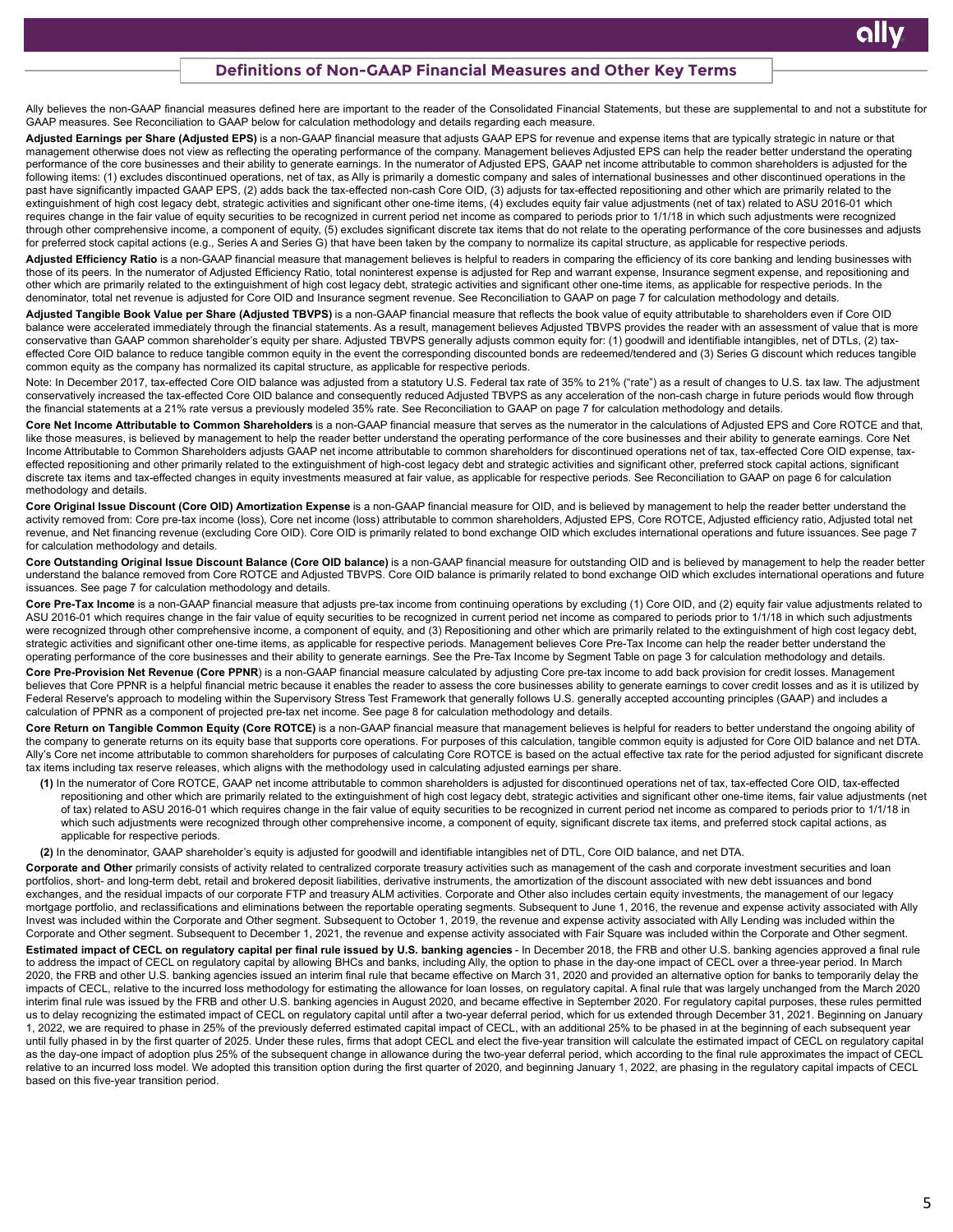**Estimated Retail Auto Originated Yield** is a forward-looking non-GAAP financial measure determined by calculating the estimated average annualized yield for loans originated during the period. At this time there currently is no comparable GAAP financial measure for Estimated Retail Auto Originated Yield and therefore this forecasted estimate of yield at the time of origination cannot be quantitatively reconciled to comparable GAAP information.

Net Charge-Off Ratios are calculated as annualized net charge-offs divided by average outstanding finance receivables and loans excluding loans measured at fair value and loans held-for-sale.

**Tangible Common Equity** is a non-GAAP financial measure that is defined as common stockholders' equity less goodwill and identifiable intangible assets, net of deferred tax liabilities. Ally considers various measures when evaluating capital adequacy, including tangible common equity. Ally believes that Tangible Common Equity is important because we believe readers may assess our capital adequacy using this measure. Additionally, presentation of this measure allows readers to compare certain aspects of our capital adequacy on the same basis to other companies in the industry. For purposes of calculating Core Return on Tangible Common Equity (Core ROTCE), Tangible Common Equity is further adjusted for Core OID balance and net deferred tax asset. See page 6 for calculation methodology & details.

#### **U.S. Consumer Auto Originations**

New Retail – standard and subvented rate new vehicle loans New Retail – used Vehicle loans Used Retail – used vehicle loans

Growth – total originations from non-GM/Stellantis dealers and direct-to-consumer loans Lease – new vehicle lease originations

**Reconciliation to GAAP**

| <b>Adjusted Earnings per Share</b>                                               |                |    |              |                   |  |              |
|----------------------------------------------------------------------------------|----------------|----|--------------|-------------------|--|--------------|
| <b>Numerator (\$ millions)</b>                                                   |                |    | <b>1Q 22</b> | 4Q 21             |  | <b>1Q 21</b> |
| <b>GAAP Net Income Attributable to Common Shareholders</b>                       |                | ъ  | 627S         | 624S              |  | 796          |
| Discontinued Operations, Net of Tax                                              |                |    |              | 6                 |  |              |
| Core OID                                                                         |                |    | 10           | 9                 |  | 10           |
| Repositioning and Other                                                          |                |    |              | 107               |  |              |
| Change in the Fair Value of Equity Securities                                    |                |    | 66           | (21)              |  | (17)         |
| Tax on: Core OID & Change in Fair Value of Equity Securities (21% starting 1Q18) |                |    | (16)         | (20)              |  |              |
| <b>Core Net Income Attributable to Common Shareholders</b>                       | [a]            | S  | 687 \$       | 705S              |  | 790          |
| <b>Denominator</b>                                                               |                |    |              |                   |  |              |
| Weighted-Average Common Shares Outstanding - (Diluted, thousands)                | [b]            |    | 337,812      | 348,666           |  | 377,529      |
| <b>Adjusted EPS</b>                                                              | $[a] \div [b]$ | \$ | $2.03$ \$    | 2.02 <sup>5</sup> |  | 2.09         |

| <b>Core Return on Tangible Common Equity (ROTCE)</b>                             |                |              |    |         |             |         |  |
|----------------------------------------------------------------------------------|----------------|--------------|----|---------|-------------|---------|--|
| <b>Numerator (\$ millions)</b>                                                   | 1Q 22          | 4Q 21        |    |         | 1Q 21       |         |  |
| <b>GAAP Net Income Attributable to Common Shareholders</b>                       |                | \$<br>627    | \$ | 624     | \$          | 796     |  |
| Discontinued Operations, Net of Tax                                              |                |              |    | 6       |             |         |  |
| Core OID                                                                         |                | 10           |    | 9       |             | 10      |  |
| Repositioning and Other                                                          |                |              |    | 107     |             |         |  |
| Change in Fair Value of Equity Securities                                        |                | 66           |    | (21)    |             | (17)    |  |
| Tax on: Core OID & Change in Fair Value of Equity Securities (21% starting 1Q18) |                | (16)         |    | (20)    |             | 1       |  |
| <b>Core Net Income Attributable to Common Shareholders</b>                       | [a]            | \$<br>687    | \$ | 705     | \$          | 790     |  |
| Denominator (Average, \$ millions)                                               |                |              |    |         |             |         |  |
| <b>GAAP Shareholder's Equity</b>                                                 |                | \$<br>16,232 | \$ | 17,170  | <b>S</b>    | 14,664  |  |
| <b>Preferred Equity</b>                                                          |                | (2, 324)     |    | (2,324) |             |         |  |
| <b>GAAP Common Shareholder's Equity</b>                                          |                | \$<br>13,908 |    | 14,846  | <b>S</b>    | 14,664  |  |
| Goodwill & Identifiable Intangibles, Net of Deferred Tax Liabilities (DTLs)      |                | (937)        |    | (655)   |             | (380)   |  |
| Tangible Common Equity                                                           |                | \$<br>12,971 | \$ | 14,190  | $\mathbf s$ | 14,284  |  |
| Core OID Balance                                                                 |                | (878)        |    | (892)   |             | (1,023) |  |
| Net Deferred Tax Asset (DTA)                                                     |                | (437)        |    | (551)   |             | (136)   |  |
| <b>Normalized Common Equity</b>                                                  | [b]            | \$<br>11,656 | \$ | 12,747  | \$          | 13,125  |  |
| <b>Core Return on Tangible Common Equity</b>                                     | $[a] \div [b]$ | 23.6 %       |    | 22.1%   |             | 24.1 %  |  |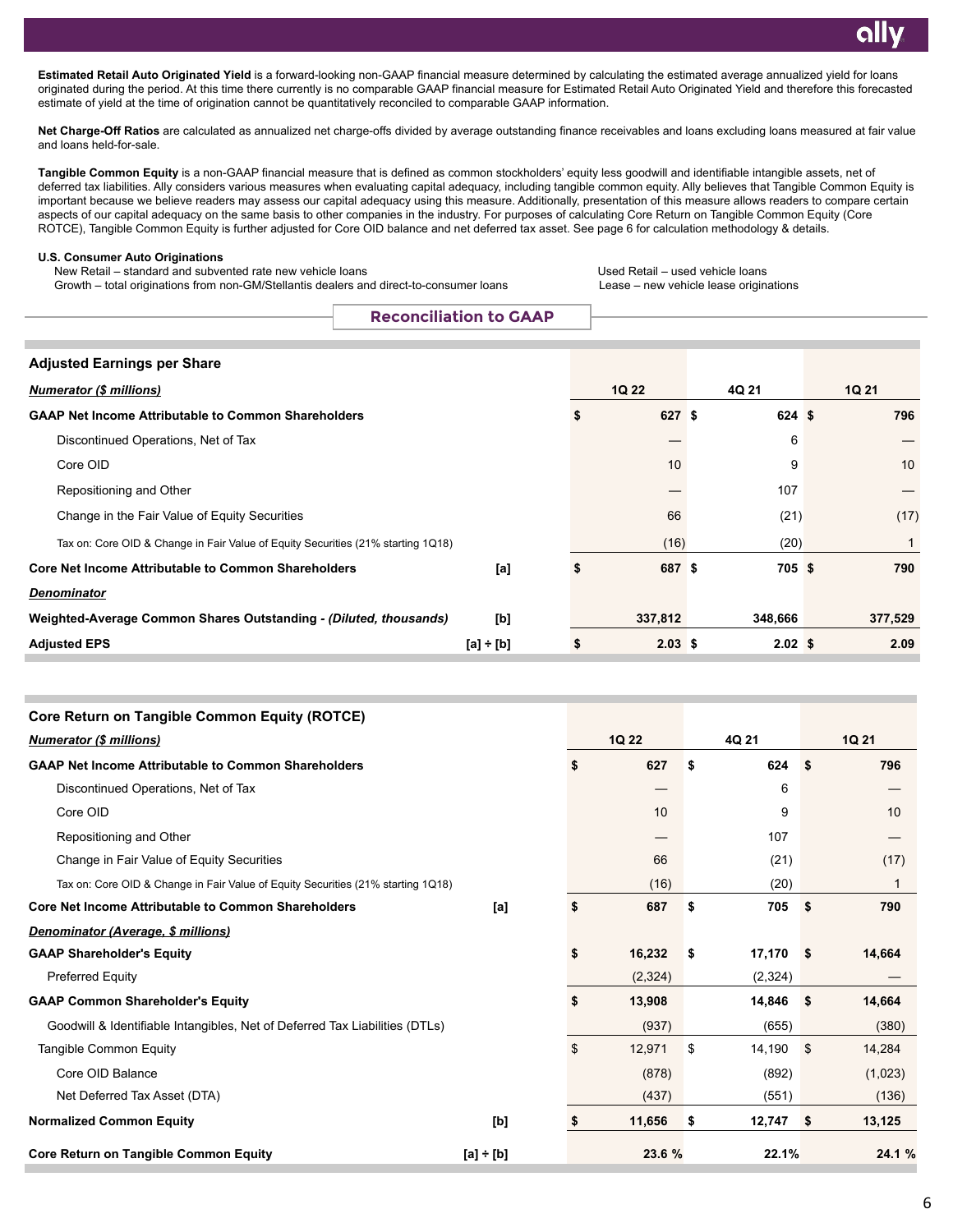| Adjusted Tangible Book Value per Share                                     |                |                       |                 |      |         |
|----------------------------------------------------------------------------|----------------|-----------------------|-----------------|------|---------|
| <b>Numerator (\$ millions)</b>                                             |                | 1Q 22                 | 4Q 21           |      | 1Q 21   |
| <b>GAAP Shareholder's Equity</b>                                           |                | \$<br>15,413 \$       | $17,050$ \$     |      | 14,625  |
| Preferred Equity                                                           |                | (2, 324)              | (2, 324)        |      |         |
| <b>GAAP Common Shareholder's Equity</b>                                    |                | \$<br>13,089 \$       | $14,726$ \$     |      | 14,625  |
| Goodwill and Identifiable Intangible Assets, Net of DTLs                   |                | (932)                 | (941)           |      | (378)   |
| Tangible Common Equity                                                     |                | 12,157                | 13,785          |      | 14,247  |
| Tax-effected Core OID Balance (21% starting in 4Q17)                       |                | (690)                 | (698)           |      | (804)   |
| <b>Adjusted Tangible Book Value</b>                                        | [a]            | \$<br>11,468 \$       | $13,087$ \$     |      | 13,443  |
| <u>Denominator</u>                                                         |                |                       |                 |      |         |
| <b>Issued Shares Outstanding (period-end, thousands)</b>                   | [b]            | 327,306               | 337,941         |      | 371,805 |
| <u>Metric</u>                                                              |                |                       |                 |      |         |
| <b>GAAP Common Shareholder's Equity per Share</b>                          |                | \$<br>39.99 \$        | $43.58$ \$      |      | 39.34   |
| Goodwill and Identifiable Intangible Assets, Net of DTLs per Share         |                | (2.85)                | (2.79)          |      | (1.02)  |
| Tangible Common Equity per Share                                           |                | \$<br>37.14 \$        | 40.79 \$        |      | 38.32   |
| Tax-effected Core OID Balance (21% starting in 4Q17) per Share             |                | (2.11)                | (2.06)          |      | (2.16)  |
| Adjusted Tangible Book Value per Share                                     | $[a] + [b]$    | \$<br>$35.04$ \$      | $38.73$ \$      |      | 36.16   |
|                                                                            |                |                       |                 |      |         |
| <b>Adjusted Efficiency Ratio</b>                                           |                |                       |                 |      |         |
|                                                                            |                | 1Q 22                 | 4Q 21           |      | 1Q 21   |
| <b>Numerator (\$ millions)</b>                                             |                |                       |                 |      |         |
| <b>GAAP Noninterest Expense</b>                                            |                | \$<br>1,122           | \$<br>1,090     | \$   | 943     |
| Insurance Expense                                                          |                | (274)                 | (263)           |      | (253)   |
| Adjusted Noninterest Expense for Adjusted Efficiency Ratio                 | $[a]$          | \$<br>848             | \$<br>827       | \$   | 690     |
| Denominator (\$ millions)                                                  |                |                       |                 |      |         |
| <b>Total Net Revenue</b>                                                   |                | \$<br>2,135           | \$<br>2,199     | \$   | 1,937   |
| Core OID                                                                   |                | 10                    | 9               |      | 10      |
| Repositioning Items                                                        |                |                       | 9               |      |         |
| Insurance Revenue                                                          |                | (287)                 | (354)           |      | (394)   |
| Adjusted Net Revenue for Adjusted Efficiency Ratio                         | $[b]$          | \$<br>1,858           | \$<br>1,864     | - \$ | 1,553   |
| <b>Adjusted Efficiency Ratio</b>                                           | $[a] \div [b]$ | 45.6 %                | 44.4 %          |      | 44.4 %  |
|                                                                            |                |                       |                 |      |         |
| <b>Original Issue Discount Amortization Expense (\$ millions)</b>          |                |                       |                 |      |         |
|                                                                            |                | 1Q 22                 |                 |      |         |
|                                                                            |                |                       | 4Q 21           |      | 1Q 21   |
| Core Original Issue Discount (Core OID) Amortization Expense               |                | \$<br>10 <sup>5</sup> | 9 <sup>5</sup>  |      | 10      |
| Other OID                                                                  |                | 3                     | 3               |      | 3       |
| <b>GAAP Original Issue Discount Amortization Expense</b>                   |                | \$<br>$13 \quad $$    | 12 <sup>5</sup> |      | 12      |
|                                                                            |                |                       |                 |      |         |
| <b>Outstanding Original Issue Discount Balance (\$ millions)</b>           |                |                       |                 |      |         |
|                                                                            |                | 1Q 22                 | 4Q 21           |      | 1Q 21   |
| <b>Core Outstanding Original Issue Discount Balance (Core OID Balance)</b> |                | \$<br>$(873)$ \$      | $(883)$ \$      |      | (1,018) |
| Other Outstanding OID Balance                                              |                | (37)                  | (40)            |      | (34)    |

**GAAP Outstanding Original Issue Discount Balance \$ (911) \$ (923) \$ (1,052)**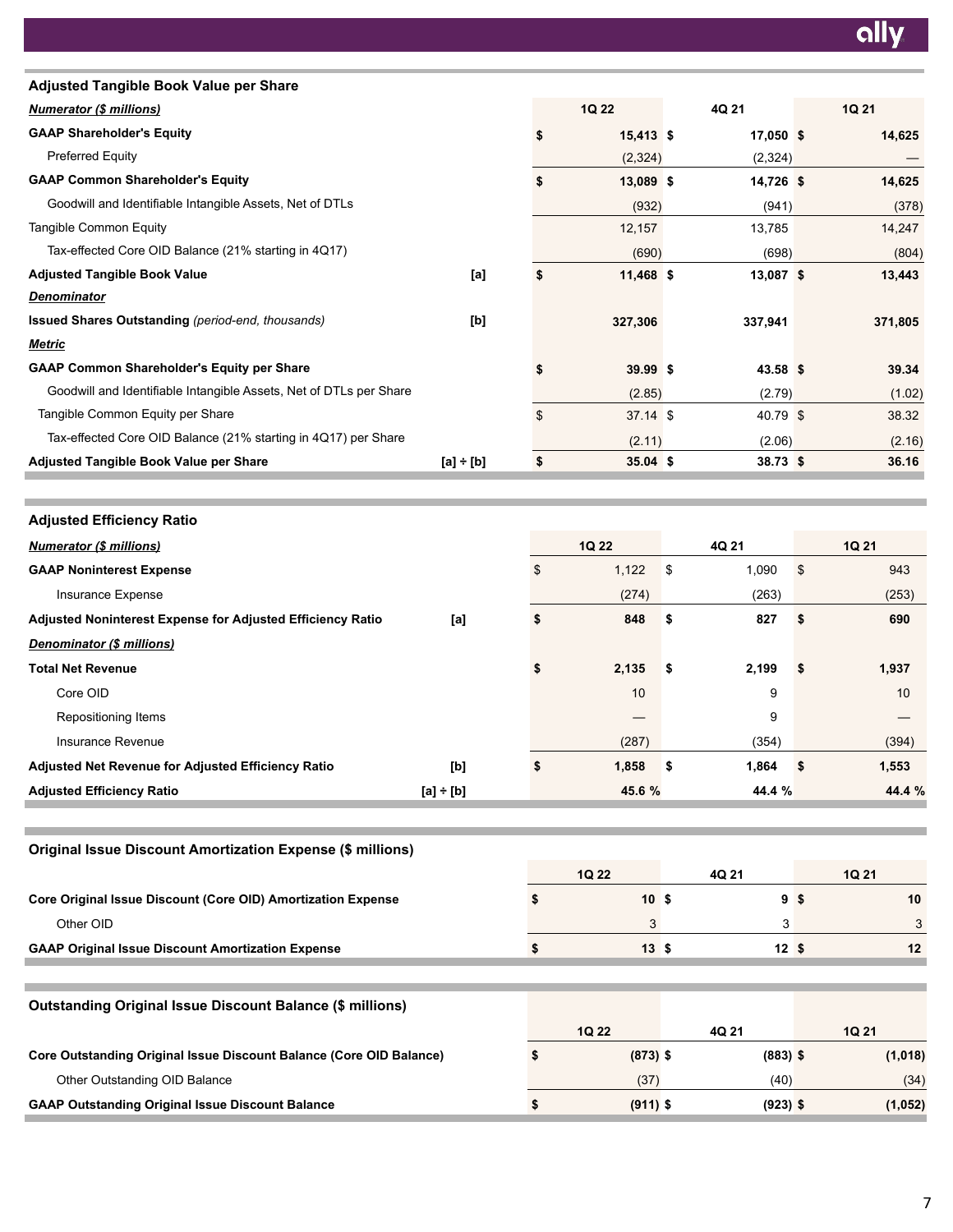ally

| \$ in millions                                                                                                                                                                                                     |                        |            |       |
|--------------------------------------------------------------------------------------------------------------------------------------------------------------------------------------------------------------------|------------------------|------------|-------|
| <b>Net Financing Revenue (ex. Core OID)</b>                                                                                                                                                                        | 1Q 22                  | 4Q 21      | 1Q 21 |
| <b>GAAP Net Financing Revenue</b><br>[w]                                                                                                                                                                           | \$<br>$1,693$ \$       | $1,654$ \$ | 1,372 |
| Core OID                                                                                                                                                                                                           | 10                     | 9          | 10    |
| Net Financing Revenue (ex. Core OID)<br>[a]                                                                                                                                                                        | \$<br>$1,703$ \$       | $1,663$ \$ | 1,382 |
| <b>Adjusted Other Revenue</b>                                                                                                                                                                                      | 1Q 22                  | 4Q 21      | 1Q 21 |
| <b>GAAP Other Revenue</b><br>$[{\mathsf{x}}] % \centering \includegraphics[width=0.9\textwidth]{images/Trn1.png} % \caption{The figure shows the results of the estimators in the left and right.} \label{Trn2} %$ | \$<br>442 \$           | 545S       | 565   |
| Accelerated OID & repositioning items                                                                                                                                                                              | —                      | 9          |       |
| Change in Fair Value of Equity Securities                                                                                                                                                                          | 66                     | (21)       | (17)  |
| <b>Adjusted Other Revenue</b><br>[b]                                                                                                                                                                               | \$<br>508 <sup>°</sup> | 533 \$     | 548   |
| <b>Adjusted Total Net Revenue</b>                                                                                                                                                                                  | 1Q 22                  | 4Q 21      | 1Q 21 |
| <b>Adjusted Total Net Revenue</b><br>$[a]+[b]$                                                                                                                                                                     | \$<br>$2,210$ \$       | $2,197$ \$ | 1,930 |
| <b>Adjusted Provision for Credit Losses</b>                                                                                                                                                                        | 1Q 22                  | 4Q 21      | 1Q 21 |
| <b>GAAP Provision for Credit Losses</b><br>[y]                                                                                                                                                                     | \$<br>167S             | 210S       | (13)  |
| Repositioning                                                                                                                                                                                                      |                        | (97)       |       |
| <b>Adjusted Provision for Credit Losses</b><br>$[{\rm c}]$                                                                                                                                                         | \$<br>167S             | 113S       | (13)  |
| <b>Adjusted NIE (ex. Repositioning)</b>                                                                                                                                                                            | 1Q 22                  | 4Q 21      | 1Q 21 |
| <b>GAAP Noninterest Expense</b><br>$[{\mathsf z}]$                                                                                                                                                                 | \$<br>$1,122$ \$       | $1,090$ \$ | 943   |
| Adjusted NIE (ex. Repositioning)<br>[d]                                                                                                                                                                            | \$<br>$1,122$ \$       | $1,090$ \$ | 943   |
| <b>Core Pre-Tax Income</b>                                                                                                                                                                                         | 1Q 22                  | 4Q 21      | 1Q 21 |
| Pre-Tax Income<br>[w]+[x]-[y]-[z]                                                                                                                                                                                  | \$<br>846 \$           | 899 \$     | 1,007 |
| <b>Core Pre-Tax Income</b><br>$[a] + [b] - [c] - [d]$                                                                                                                                                              | \$<br>921S             | 994S       | 1,000 |
| <b>Core Pre-Provision Net Revenue (Core PPNR)</b>                                                                                                                                                                  | 1Q 22                  | 4Q 21      | 1Q 21 |
| Pre-Provision Net Revenue<br>[w]+[x]-[z]                                                                                                                                                                           | \$<br>$1,013$ \$       | $1,109$ \$ | 994   |
| <b>Core Pre-Provision Net Revenue</b><br>[a]+[b]-[d]                                                                                                                                                               | \$<br>$1,088$ \$       | $1,107$ \$ | 987   |

# **Insurance Non-GAAP Walk to Core Pre-Tax Income**

Ē.

|                                                  |             |            | 1Q 2022                                                |          | 1Q 2021     |                          |                                                        |                       |  |  |  |  |  |
|--------------------------------------------------|-------------|------------|--------------------------------------------------------|----------|-------------|--------------------------|--------------------------------------------------------|-----------------------|--|--|--|--|--|
| (\$ millions)                                    | <b>GAAP</b> | Core OID   | Change in the<br>fair value of<br>equity<br>securities | Non-GAAP | <b>GAAP</b> | Core OID                 | Change in the<br>fair value of<br>equity<br>securities | Non-GAAP <sup>1</sup> |  |  |  |  |  |
| Insurance                                        |             |            |                                                        |          |             |                          |                                                        |                       |  |  |  |  |  |
| Premiums, Service Revenue Earned and Other       | 284S<br>S.  | — S        | $\overline{\phantom{0}}$                               | 284S     | 281S        | —                        | S<br>$\overline{\phantom{0}}$                          | 281                   |  |  |  |  |  |
| Losses and Loss Adjustment Expenses              | 58          |            |                                                        | 58       | 63          |                          |                                                        | 63                    |  |  |  |  |  |
| Acquisition and Underwriting Expenses            | 216         |            |                                                        | 216      | 190         |                          |                                                        | 190                   |  |  |  |  |  |
| Investment Income and Other                      | 3           |            | 61                                                     | 64       | 113         |                          | (11)                                                   | 102                   |  |  |  |  |  |
| <b>Pre-Tax Income from Continuing Operations</b> | 13<br>S     | \$<br>— \$ | 61 \$                                                  | 74 \$    | 141S        | $\overline{\phantom{0}}$ | $(11)$ \$<br>ъ                                         | 130                   |  |  |  |  |  |

<sup>1</sup>Non-GAAP line items walk to Core Pre-Tax Income, a non-GAAP financial measure that adjusts Pre-Tax Income.